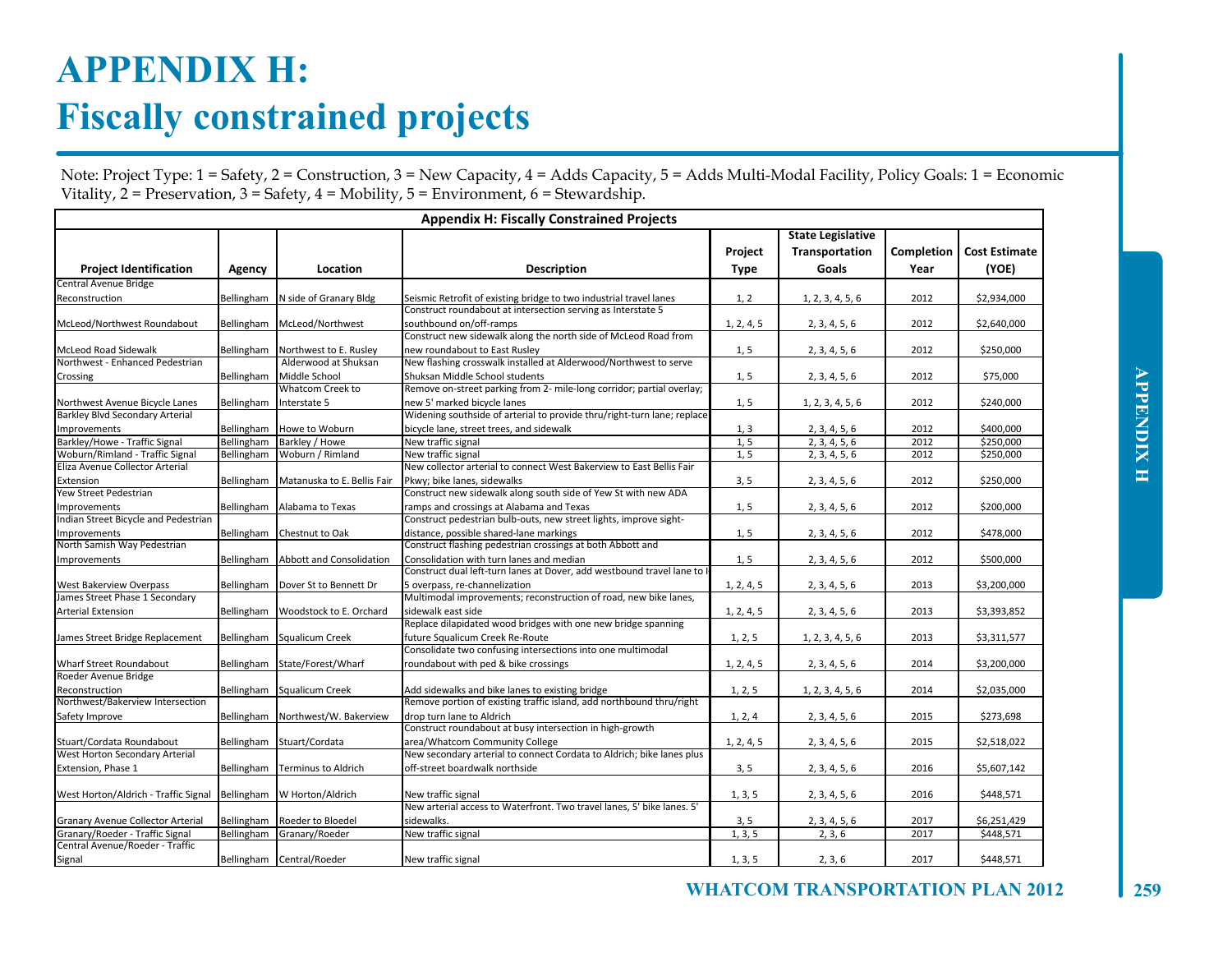|                                                         |               |                                   | <b>Appendix H: Fiscally Constrained Projects</b>                                                  |                        |                                                     |                    |                               |
|---------------------------------------------------------|---------------|-----------------------------------|---------------------------------------------------------------------------------------------------|------------------------|-----------------------------------------------------|--------------------|-------------------------------|
| <b>Project Identification</b>                           | Agency        | Location                          | <b>Description</b>                                                                                | Project<br><b>Type</b> | <b>State Legislative</b><br>Transportation<br>Goals | Completion<br>Year | <b>Cost Estimate</b><br>(YOE) |
| Orchard Street Secondary Arterial                       |               |                                   | Grade separated crossing of Interstate 5 along former railbed; auto &                             |                        |                                                     |                    |                               |
| Extension                                               | Bellingham    | Birchwood to I-5 to James         | transit lanes, bike lanes, sidewalk north side                                                    | 1, 3, 5                | 2, 3, 4, 5, 6                                       | 2018               | \$9,318,503                   |
| James Street Phase 2 Secondary                          |               |                                   | Multimodal improvements; reconstruction of road, new bike lanes,                                  |                        |                                                     |                    |                               |
| Arterial Improve                                        | Bellingham    | E. Orchard to Telegraph           | sidewalk east side                                                                                | 1, 2, 4, 5             | 2, 3, 4, 5, 6                                       | 2019               | \$8,296,706                   |
| James/Telegraph - Traffic Signal                        | Bellingham    | James/Telegraph                   | New traffic signal                                                                                | 1, 3, 5                | 2, 3, 4, 5, 6                                       | 2019               | \$474.097                     |
| James/E. Bakerview - Traffic Signal                     |               |                                   | Reconstruct traffic signal to add dedicated left-turns lanes on all legs                          |                        |                                                     |                    |                               |
| Reconstruction                                          | Bellingham    | James/E. Bakerview                | of intersection                                                                                   | 1, 2, 3, 5             | 2, 3, 4, 5, 6                                       | 2019               | \$474,097                     |
| C Street Phase 1 Collector Arterial                     |               |                                   | Industrial collector arterial to include two 14-foot shared auto &                                |                        |                                                     |                    |                               |
| <b>Improvements</b>                                     | Bellingham    | Roeder to W terminus              | bicycle travel lanes and 5' sidewalks                                                             | 2, 5                   | 2, 3, 4, 5, 6                                       | 2021               | \$2,448,332                   |
| C Street Phase 2 Collector Arterial                     |               |                                   | Collector arterial to include two 14-foot shared auto & bicycle travel                            |                        |                                                     |                    |                               |
| Improvements                                            | Bellingham    | Roeder to Holly                   | lanes, planter strips, and 5' sidewalks                                                           | 2, 5                   | 2, 3, 4, 5, 6                                       | 2022               | \$747,053                     |
| C Street/Roeder - Traffic Signal +                      |               |                                   |                                                                                                   |                        |                                                     |                    |                               |
| <b>Railroad Xing</b>                                    | Bellingham    | C Street/Roeder                   | New traffic signal and new "Quiet Zone" BNSF Railroad Crossing                                    | 1, 2, 5                | 2, 3, 4, 5, 6                                       | 2022               | \$1,245,089                   |
| C Street Phase 3 Collector Arterial                     |               |                                   | Collector arterial to include two 14-foot shared auto & bicycle travel                            |                        |                                                     |                    |                               |
| <b>Improvements</b>                                     | Bellingham    | Holly to Bancroft                 | lanes, planter strips, and 5' sidewalks                                                           | 2, 5                   | 2, 3, 4, 5, 6                                       | 2023               | \$1,643,673                   |
| C Street/Holly - Traffic Signal                         | Bellingham    | C Street/Holly                    | New traffic signal                                                                                | 1, 2, 5                | 2, 3, 4, 5, 6                                       | 2023               | \$505,746                     |
|                                                         |               |                                   | Industrial collector arterial to include two 14-foot shared auto &                                |                        |                                                     |                    |                               |
| West F Street Collector Arterial                        | Bellingham    | Roeder to Maple                   | bicycle travel lanes and 5' sidewalks                                                             | 1, 2, 5                | 2, 3, 4, 5, 6                                       | 2024               | \$2,568,339                   |
|                                                         |               |                                   | New collector arterial to connect Granary to Cornwall through the                                 |                        |                                                     |                    |                               |
| Bloedel Avenue, Phase 2                                 | Bellingham    | <b>Granary to Cornwall</b>        | <b>Waterfront District</b>                                                                        | 3, 5                   | 2, 3, 4, 5, 6                                       | 2025               | \$10,000,000                  |
|                                                         |               |                                   | New collector arterial to connect Bloedel to Commercial through the                               |                        |                                                     |                    |                               |
| Commercial Green Loop                                   | Bellingham    | <b>Bloedel to Shoreline</b>       | <b>Waterfront District</b>                                                                        | 3, 5                   | 2, 3, 4, 5, 6                                       | 2026               | \$2,986,373                   |
|                                                         |               |                                   | New collector arterial to connect Cornwall to the soth end of the                                 |                        |                                                     |                    |                               |
| South Cornwall Avenue<br>West Horton Secondary Arterial | Bellingham    | Wharf to Cornwall Beach           | <b>Waterfront District</b><br>New secondary arterial to connect Aldrich to Northwest; bike lanes, | 3, 5                   | 2, 3, 4, 5, 6                                       | 2027               | \$7,288,874                   |
|                                                         |               |                                   |                                                                                                   |                        |                                                     |                    |                               |
| Extension, Phase 2<br>West Horton / Northwest - Traffic | Bellingham    | Aldrich to Northwest              | sidewalks                                                                                         | 3, 5                   | 2, 3, 4, 5, 6                                       | 2028               | \$5,488,973                   |
|                                                         |               |                                   |                                                                                                   |                        |                                                     | 2028               |                               |
| Signal<br>Cornwall Avenue Bridge                        | Bellingham    | W Horton/Northwest                | New traffic signal<br>Reconstruct existing bridge to three travel lanes, 5' bike lanes, 5'        | 1, 3, 5                | 2, 3, 4, 5, 6                                       |                    | \$548,897                     |
| Reconstruction                                          |               | Over BNSF Railroad                | sidewalks                                                                                         | 1, 2, 4, 5             |                                                     | 2029               | \$33,469,251                  |
| East Bakerview Phase 1 Principal                        | Bellingham    |                                   | Multimodal improvements; widening to either 3 or 5 lanes, new bike                                |                        | 1, 2, 3, 4, 5, 6                                    |                    |                               |
| Arterial Improve                                        |               | Bellingham Deemer to James        | lanes, sidewalks                                                                                  | 1, 2, 4, 5             | 2, 3, 4, 5, 6                                       | 2030               | \$9,920,566                   |
|                                                         |               | <b>Bill McDonald Pkwy to East</b> | Planted Center Median, Turn lanes, On-Street Parking Between                                      |                        |                                                     |                    |                               |
| North Samish Way Principal Arterial                     | Bellingham    | Maple                             | Abbott and Consolidation. Sharrows                                                                | 1, 2, 4, 5             | 2, 3, 4, 5, 6                                       | 2032               | \$3,659,197                   |
| Pedestrian Master Plan Sidewalk                         |               |                                   | 12 miles of Tier 1 sidewalk infill, widening, and crosswalks to be                                |                        |                                                     |                    |                               |
| Construction                                            | Bellingham    | Primary Ped Network Only          | constructed on Primary Pedestrian Network                                                         | 1, 3, 5                | 1, 2, 3, 4, 5, 6                                    | 2012-2032          | \$31,808,500                  |
| Bicycle Master Plan Bicycle Faciltiy                    |               |                                   | In 2012, 65 miles of marked bike lanes exist with Comprehensive Plan                              |                        |                                                     |                    |                               |
| Construction                                            | Bellingham    | Primary Bike Network Only         | projects for 65 additional miles                                                                  | 1, 3, 5                | 2, 3, 4, 5, 6                                       | 2012-2032          | \$16,500,000                  |
| Future Aterial/Intersection Needs in                    |               |                                   | Bellingham Comprehensive Plan includes aterial and intersection                                   |                        |                                                     |                    |                               |
| <b>Bham UGA</b>                                         | Bellingham    | City and UGA Annex                | needs in UGS, if annexation occurs                                                                | 1, 2, 3, 5             | 1,2,3,4,5,6                                         | 2012-2032          | \$5,651,507                   |
| I-5 Exit 274                                            |               |                                   |                                                                                                   |                        |                                                     |                    |                               |
| Interchange/Environmental Review                        |               |                                   |                                                                                                   |                        |                                                     |                    |                               |
| & PS&E                                                  | Blaine        | I-5 Exit 274                      | PS&E design for full tight diamond interchange.                                                   | 1,3,4,5                | 1,3,4,5,6                                           | 2014               | \$3,497,975                   |
| Boblett/SR 543 Signalization &                          |               |                                   |                                                                                                   |                        |                                                     |                    |                               |
| Pedestrian Safety*                                      | <b>Blaine</b> | Boblett and SR 543                | Full signalization, chanalization, and sidewalk improvemetnts.                                    | 1,2,4,5                | 1,2,3,4,5,6                                         | 2014               | \$508,796                     |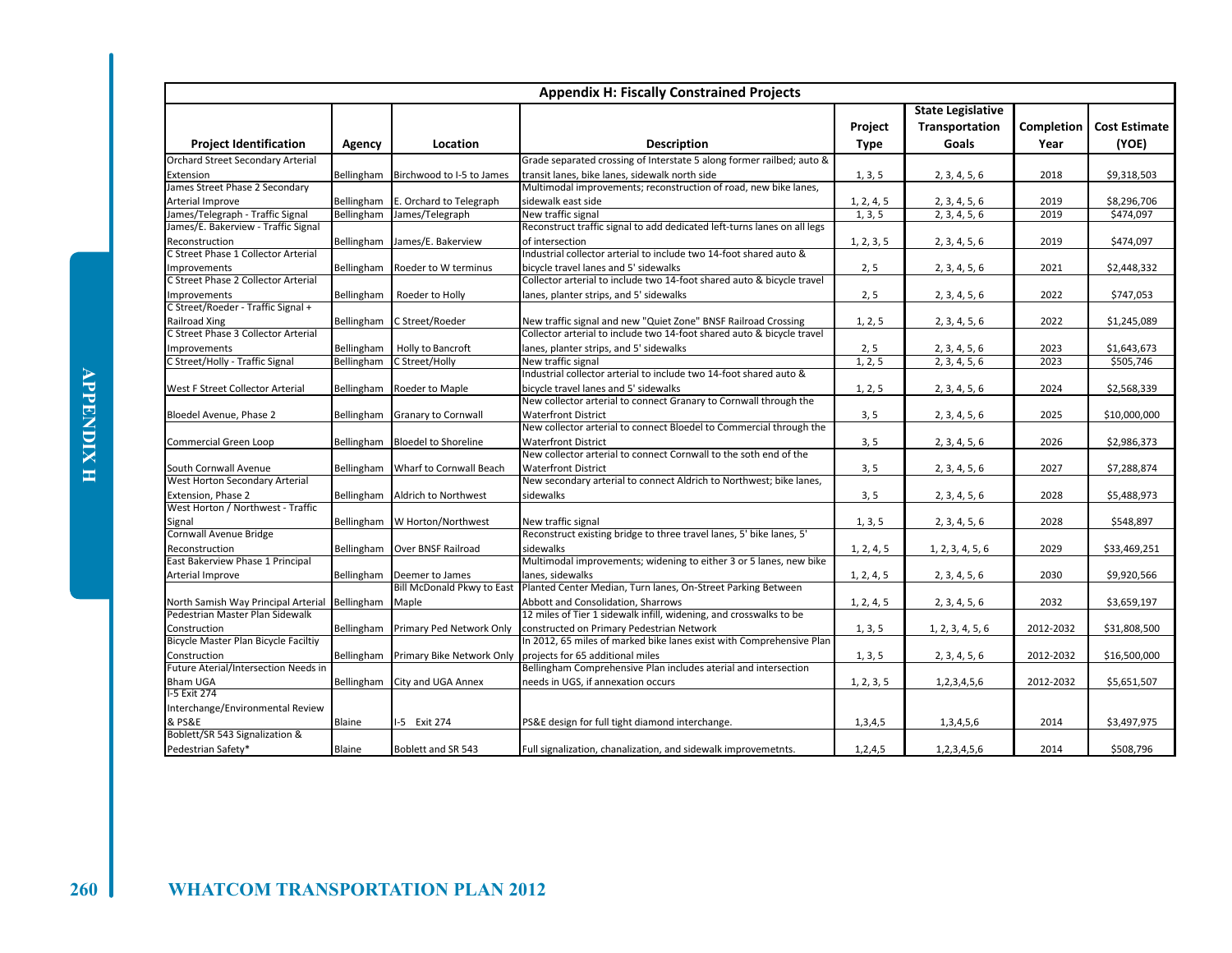| <b>Appendix H: Fiscally Constrained Projects</b> |               |                                                   |                                                                  |                        |                                                     |                    |                               |  |  |
|--------------------------------------------------|---------------|---------------------------------------------------|------------------------------------------------------------------|------------------------|-----------------------------------------------------|--------------------|-------------------------------|--|--|
| <b>Project Identification</b>                    | Agency        | Location                                          | <b>Description</b>                                               | Project<br><b>Type</b> | <b>State Legislative</b><br>Transportation<br>Goals | Completion<br>Year | <b>Cost Estimate</b><br>(YOE) |  |  |
| D Street Reconstruction & Safety                 |               |                                                   |                                                                  |                        |                                                     |                    |                               |  |  |
| Improvements* -                                  | Blaine        | SR 543 to Allan                                   | New street construction, sidwalks, & street lighting             | 1, 2, 4, 5             | 1,3,4,5,6                                           | 2014               | \$1,388,590                   |  |  |
| Hughes Ave/Peace Portal                          |               | Hughes Ave/Peace Portal                           | Realign intersection to 80 degree approach and widen for truck   |                        |                                                     |                    |                               |  |  |
| Intersection Realignment*                        | Blaine        | Intersection                                      | movements                                                        | 1,2,4,5                | 1,3,4,5,6                                           | 2014               | \$402,797                     |  |  |
| <b>E Street Reconstruction</b>                   | Blaine        | 6th to 12th                                       | Street widening, sidewalks, parking, and street lighting         | 1,2,4,5                | 1,3,4,5,6                                           | 2015               | \$1.023.631                   |  |  |
| Marine Drive - Phase 3 -                         | Blaine        | ighthouse Park to Pier                            | Widen to 14 foot lanes, sidewalks, street lighting               | 1,2,4,5                | 1,3,4,5,6                                           | 2015               | \$2,408,543                   |  |  |
| H Street Reconstruction Phase 2* -               | Blaine        | Terrace to Ronald Dr                              | Widen to 3 lanes, sidewalks, 8" sewer extension, street lighting | 1,2,4,5                | 1,3,4,5,6                                           | 2015               | \$1,116,688                   |  |  |
| I-5 Overpass Pedestrian Approach                 |               | 300 feet on each side of                          |                                                                  |                        |                                                     |                    |                               |  |  |
| Ramps Retrofit H St/Mitchell                     | Blaine        | over pass                                         | Repair abuttment approaches - 12" settlement                     | 1,2,4,5                | 2,3<br>3.6                                          | 2016               | \$89,714                      |  |  |
| H Street Pedestrian Overpass -                   | Blaine        | H Street & SR 543                                 | Construct new Pedestrian Overpass on SR 543                      | 1,2,4,5                |                                                     | 2016               | \$2,467,142                   |  |  |
| H Street Reconstruction Phase 3* -               | Blaine        | Ronald Dr to North Harvey                         | Widen to 3 lanes, sidewalks, 8" sewer extension, street lighting | 1,2,4,5                | 1,3,4,5,6                                           | 2017               | \$1,256,491                   |  |  |
|                                                  |               |                                                   | Reconstruct to heavy truck x-section and widen to 14 foot lanes, |                        |                                                     |                    |                               |  |  |
| Hughes Avenue Reconstruction* -                  | Blaine        | Peace Portal to Odell                             | sidewalks                                                        | 1, 2, 4, 5             | 1,3,4,5,6                                           | 2017               | \$2,512,982                   |  |  |
| Yew Avenue Repairs & Overlay -                   | Blaine        | Hughes to Boblett                                 | Rehab pavement and 500 feet of new guardrail                     | 1, 2, 4, 5             | 2,3,4,6                                             | 2017               | \$531,153                     |  |  |
| <b>Bayview Avenue Reconstruction</b>             | <b>Blaine</b> | Peace Portal to Mary Ave<br>Peace Portal/H Street | Reconstruct to urban standard with sidewalks and street lighting | 1, 2, 4, 5             | 1,3,4,5,6                                           | 2018               | \$512,518                     |  |  |
|                                                  |               | ntersection                                       |                                                                  |                        |                                                     | 2018               | \$524,166                     |  |  |
| Peace Portal/H Street Signalization* Blaine      |               | Mitchell Ave/H Street                             | Signalization                                                    | 1,2,4,5                | 1,3,4,5,6                                           |                    |                               |  |  |
| Mitchell Ave/H Street Signalization* Blaine      |               | ntersection                                       | Signalization                                                    | 1,2,4,5                | 1,3,4,5,6                                           | 2019               | \$533,360                     |  |  |
| "Mott's Hill" Parkway (D/E St)                   |               |                                                   |                                                                  |                        |                                                     |                    |                               |  |  |
| Realignment* -                                   | Blaine        | Allan to Jerome                                   | New parkway alignment with seperated bike/ped path, utilities    | 1,2,4,5                | 1,3,4,5,6                                           | 2020               | \$662,125                     |  |  |
| <b>Grant Street Extension</b>                    | Blaine        | End of Grant St                                   | New street construction, sidewalks, and street lighting.         | 1, 2, 4, 5             | 3,5,6                                               | 2020               | \$240,773                     |  |  |
| <b>Cedar St Reconstruction</b>                   | Blaine        | Peace Portal to Mitchell                          | New street construction, sidewalks, and street lighting.         | 1,2,4,5                | 3,5,6                                               | 2020               | \$1,252,018                   |  |  |
| SR 543 Grade Separated Pedestrian                |               |                                                   |                                                                  |                        |                                                     |                    |                               |  |  |
| Crossing                                         | Blaine        | H St and Boblett                                  | Construct new Pedestrian Overpass on SR 543                      | 1,2,4,5                | 1,3,4,5,6                                           | 2021               | \$1,346,577                   |  |  |
| Semiahmoo Spit Shoreline                         |               | East side of Semiahmoo                            |                                                                  |                        |                                                     |                    |                               |  |  |
| Stabilization                                    | Blaine        | Spit                                              | Shoreline stabilization and bike/ped path                        | 1,2,4,5                | 5,6                                                 | 2022               | \$622,545                     |  |  |
|                                                  |               | Peace Portal/Bell Rd                              |                                                                  |                        |                                                     |                    |                               |  |  |
| Peace Portal/Bell Rd Signalization*              | Blaine        | Intersection                                      | Signalization                                                    | 1,2,4,5                | 1,3,4,5,6                                           | 2023               | \$568,964                     |  |  |
| Blaine Rd/Drayton Harbor Rd                      |               | <b>Blaine Rd/Drayton Harbor</b>                   |                                                                  |                        |                                                     |                    |                               |  |  |
| Signalization*                                   | Blaine        | Rd Intersection                                   | Signalization                                                    | 1,2,4,5                | 1,3,4,5,6                                           | 2024               | \$385,251                     |  |  |
| Drayton Harbor Rd/Harbor View Rd                 |               | Drayton Harbor Rd/Harbor                          |                                                                  |                        |                                                     |                    |                               |  |  |
| Signalization*                                   | Blaine        | View Rd Intersection                              | Signalization                                                    | 1,2,4,5                | 1,3,4,5,6                                           | 2025               | \$391,575                     |  |  |
| Mitchell Ave/Peace Portal                        |               | Mitchell Ave/Peace Portal                         |                                                                  |                        |                                                     |                    |                               |  |  |
| Signalization*                                   | Blaine        | Intersection                                      | Signalization                                                    | 1,2,4,5                | 1,3,4,5,6                                           | 2026               | \$597,275                     |  |  |
|                                                  |               | <b>H</b> Street/Harrision                         |                                                                  |                        |                                                     |                    |                               |  |  |
| H Street/Harrision Signalization*                | Blaine        | Intersection                                      | Signalization                                                    | 1,2,4,5                | 1,3,4,5,6                                           | 2027               | \$607,406                     |  |  |
| Hughes Rd/ Peace Portal                          |               | Hughes Rd/ Peace Portal                           |                                                                  |                        |                                                     |                    |                               |  |  |
| Signalization*                                   | Blaine        | Intersection                                      | Signalization                                                    | 1,2,4,5                | 1,3,4,5,6                                           | 2028               | \$617,509                     |  |  |
|                                                  |               | RR ROW from Chestnut to                           | Acquire abandoned BNSF railroad ROW from Chestnut Street to      |                        |                                                     |                    |                               |  |  |
| <b>BNSF Railroad ROW Acquisition</b>             | Everson       | Mission                                           | <b>Mission Road</b>                                              | 1, 3                   | 3, 4, 5                                             | 2013               | \$229,000                     |  |  |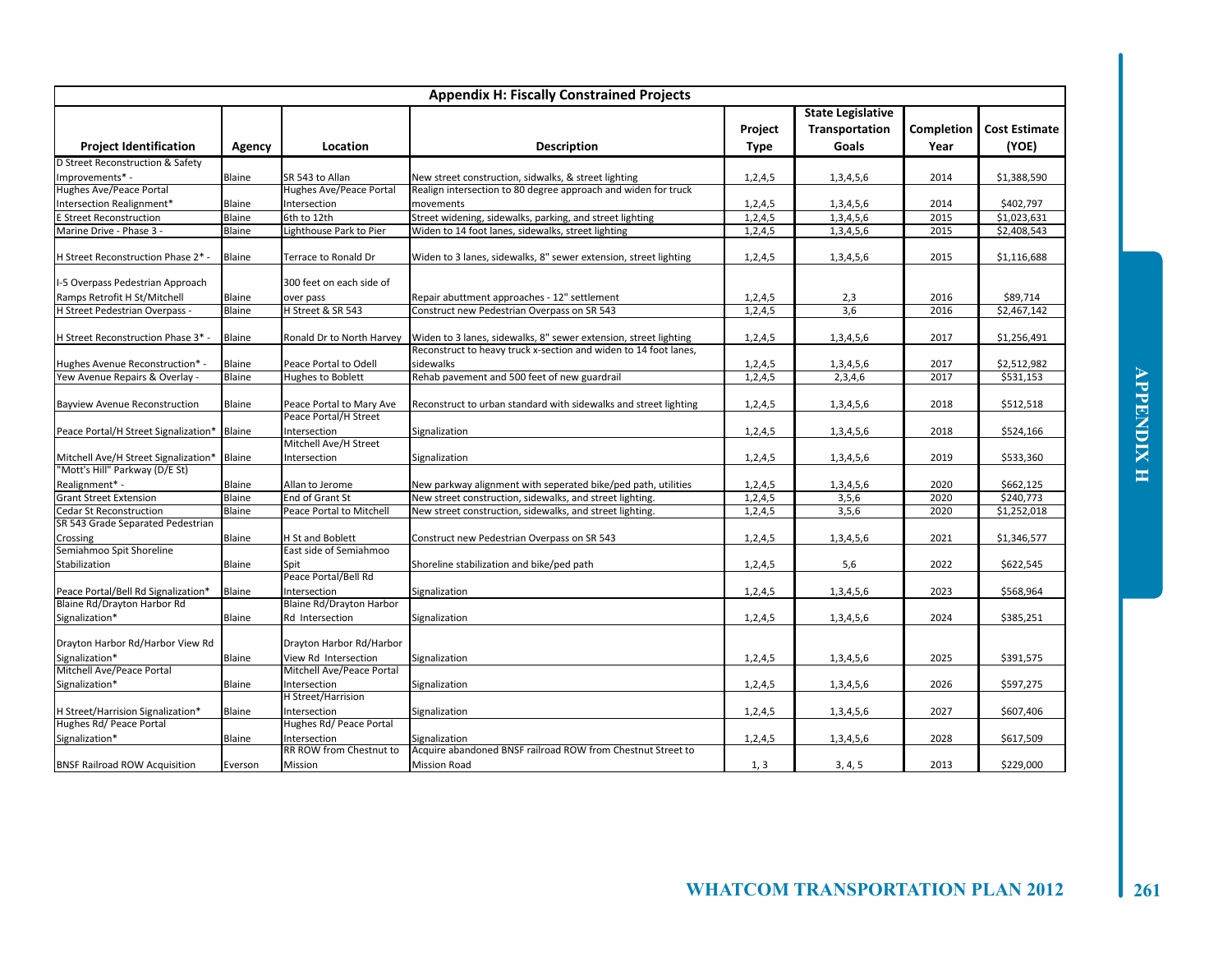| <b>Appendix H: Fiscally Constrained Projects</b> |          |                                             |                                                                       |                        |                                                     |                    |                               |  |  |
|--------------------------------------------------|----------|---------------------------------------------|-----------------------------------------------------------------------|------------------------|-----------------------------------------------------|--------------------|-------------------------------|--|--|
| <b>Project Identification</b>                    | Agency   | Location                                    | <b>Description</b>                                                    | Project<br><b>Type</b> | <b>State Legislative</b><br>Transportation<br>Goals | Completion<br>Year | <b>Cost Estimate</b><br>(YOE) |  |  |
|                                                  |          |                                             |                                                                       |                        |                                                     |                    |                               |  |  |
|                                                  |          |                                             | Reconstruct and extend Lincoln St. from State Route 544 to Kirsch     |                        |                                                     |                    |                               |  |  |
|                                                  |          | Lincoln St. from SR 544 to                  | Drive to provide access to commercial area. The extension will be two |                        |                                                     |                    |                               |  |  |
| Lincoln Street, Phase 1                          | Everson  | Kirsch Dr.<br><b>BNSF ROW from Chestnut</b> | lanes from S. Washington St. to Kirsch Dr.                            | 1, 2, 3                | 1, 2, 3, 4                                          | 2014               | \$850,000                     |  |  |
| Bay-to-Baker Trail Extension                     | Everson  | to Mission                                  | Extend Bay-to-Baker Trail from Chestnut Street to Mission Rd.         | 1, 3                   | 3, 4, 5                                             | 2016               | \$150,000                     |  |  |
|                                                  |          | Everson Rd. from SF 544 to                  | Overlay Everson Rd. and add sidewalks on the west side from SR 544    |                        |                                                     |                    |                               |  |  |
| Everson Rd. Improvements                         | Everson  | Robinson St.                                | to Robinson Street                                                    | 1, 2                   | 2, 3, 4                                             | 2017               | \$400,000                     |  |  |
|                                                  |          | Lincoln St. from Kirsch Dr.                 | Construct 2-lane extension of Lincoln Street from Kirsch Dr. to Blair |                        |                                                     |                    |                               |  |  |
| Lincoln Street, Phase 2                          | Everson  | to Blair Dr.                                | Drive to provide access to commercial area                            | 1, 3                   | 1, 3, 4                                             | 2018               | \$800,000                     |  |  |
|                                                  |          |                                             | Construct realigned Mission Road from Chestnut Street to existing     |                        |                                                     |                    |                               |  |  |
|                                                  |          | <b>BNSF ROW from Chestnut</b>               | Mission Rd. Re-aligned roadway will include two lanes constructed to  |                        |                                                     |                    |                               |  |  |
| Mission Rd. Realignment                          | Everson  | to Mission                                  | all-weather standards.                                                | 1, 3                   | 3, 4                                                | 2022               | \$825,000                     |  |  |
|                                                  |          | Fir St. ROW from SR 544 to                  | Construct new major connecting street (two lanes) from SR 544 to      |                        |                                                     |                    |                               |  |  |
| <b>Fir Street Connector</b>                      | Everson  | Mission                                     | Mission Rd. approximately within alignment of Fir St. ROW             | 1, 3                   | 1, 4                                                | 2023               | \$750,000                     |  |  |
|                                                  |          | SR 544 from Robinson                        | Fill in major gaps in sidewalk system on State Route 544 between the  |                        |                                                     |                    |                               |  |  |
| SR 544 Sidewalk Improvements                     | Everson  | Street toEverson Rd.                        | Everson Elementary School and downtown Everson                        | $\mathbf{1}$           | 1, 3, 4                                             | 2023               | \$500,000                     |  |  |
|                                                  |          |                                             | Preserve designated arterials through timely overlays and             |                        |                                                     |                    |                               |  |  |
| Preservation Program                             | Everson  | <b>Designated Arterials</b>                 | reconstruction                                                        | 1, 2                   | 2, 3                                                | 2023-2032          | \$608,754                     |  |  |
|                                                  |          |                                             |                                                                       |                        |                                                     |                    |                               |  |  |
| <b>Thornton Street</b>                           | Ferndale | Maureen to Vista                            | Reconstruct and widen to meet City standards, including utilities     | 1, 2, 4, 5             | 1,2,3,4,5,6                                         | 2013               | \$1,000,000                   |  |  |
|                                                  |          |                                             | Construct 2 lane roundabout, including NB and EB slip lanes and two   |                        |                                                     |                    |                               |  |  |
| Main Street / Labounty Drive                     | Ferndale | Intersection                                | southbound approach lanes.                                            | 1, 2, 4, 5             | 1,2,3,4,5,6                                         | 2014               | \$2,066,985                   |  |  |
| Labounty Drive / Nordic Way                      | Ferndale | Intersection                                | Construct 1 to 2 lane roundabout                                      | 1,2,4,5                | 1,2,3,4,5,6                                         | 2014               | \$1,377,990                   |  |  |
|                                                  |          |                                             |                                                                       |                        |                                                     |                    |                               |  |  |
| Church Road                                      | Ferndale | Main to Heather Drive                       | Reconstruct and widen to meet City standards, including utilities     | 1, 2, 4, 5             | 1,2,3,4,5,6                                         | 2014               | \$5,066,764                   |  |  |
| Washington Street / Vista Drive                  | Ferndale | Intersection                                | Roundabout at Washington Street and Vista Drive                       | 1,2,4,5                | 1,2,3,4,5,6                                         | 2015               | \$4,379,168                   |  |  |
|                                                  |          |                                             |                                                                       |                        |                                                     |                    |                               |  |  |
| <b>Washington Street</b>                         | Ferndale | Vista to 2nd Ave                            | Reconstruct and widen to meet City standards, including utilities     | 1, 2, 4, 5             | 1,2,3,4,5,6                                         | 2015               | \$1,000,000                   |  |  |
| Smith / Pacific Highway                          | Ferndale | Intersection                                | Construct 1 to 2 lane roundabout                                      | 1, 2, 4, 5             | 1,2,3,4,5,6                                         | 2016               | \$1,457,857                   |  |  |
| Main Street / Hovander Drive                     | Ferndale | Intersection                                | Intersection operations improvement                                   | 1,4                    | 1,2,3,4,5,6                                         | 2017               | \$342,679                     |  |  |
| <b>Thornton Street</b>                           |          | Church Road to Maureen                      |                                                                       |                        |                                                     | 2017               | \$1,142,265                   |  |  |
|                                                  | Ferndale |                                             | Reconstruct and widen to meet City standards, including utilities     | 1,2,4,5                | 1,2,3,4,5,6                                         |                    |                               |  |  |
| <b>Thornton Street</b>                           | Ferndale | Vista Drive to Malloy                       | Reconstruct and widen to meet City standards, including utilities     | 1, 2, 4, 5             | 1,2,3,4,5,6                                         | 2017               | \$1,302,182                   |  |  |
| Portal Way / I-5 NB Ramps                        | Ferndale | Intersection                                | Implement traffic control improvements                                | 1,2,4,5                | 1,2,3,4,5,6                                         | 2018               | \$617,351                     |  |  |
| Portal Way / I-5 SB Ramps                        | Ferndale | Intersection                                | ntersection operations improvement                                    | 1, 2, 4, 5             | 1,2,3,4,5,6                                         | 2018               | \$174,722                     |  |  |
|                                                  |          |                                             |                                                                       |                        |                                                     |                    |                               |  |  |
| Walgreens Driveway / Main Street                 | Ferndale | Intersection                                | Construct 2 lane roundabout                                           | 1,2,4                  | 1,2,3,4,5,6                                         | 2018               | \$1,747,219                   |  |  |
| Thornton Street / Malloy Avenue                  | Ferndale | Intersection                                | Construct single lane roundabout                                      | 1, 2, 4, 5             | 1,2,3,4,5,6                                         | 2020               | \$2,696,655                   |  |  |
|                                                  |          | Barrett Road to east City                   |                                                                       |                        |                                                     |                    |                               |  |  |
| <b>Main Street</b>                               | Ferndale | limits                                      | Reconstruct and widen to meet City standards, including utilities     | 1, 2, 4, 5             | 1,2,3,4,5,6                                         | 2020               | \$3,611,591                   |  |  |
|                                                  |          |                                             | Construct 2 to 3 lane roundabout. Widen SB on and off ramps.          |                        |                                                     |                    |                               |  |  |
| Main Street / I-5 SB Ramps                       | Ferndale | ntersection                                 | Provide SB turn slip lane.                                            | 1,2,4,5                | 1,2,3,4,5,6                                         | 2020               | \$3,069,853                   |  |  |
| Smith Road / Labounty Drive                      | Ferndale | Intersection                                | Construct single lane roundabout                                      | 1, 2, 4, 5             | 1,2,3,4,5,6                                         | 2022               | \$498,036                     |  |  |
| Smith Road / Barrett Road                        | Ferndale | Intersection                                | Construct 2 lane roundabout                                           | 1, 2, 4, 5             | 1,2,3,4,5,6                                         | 2022               | \$2,116,651                   |  |  |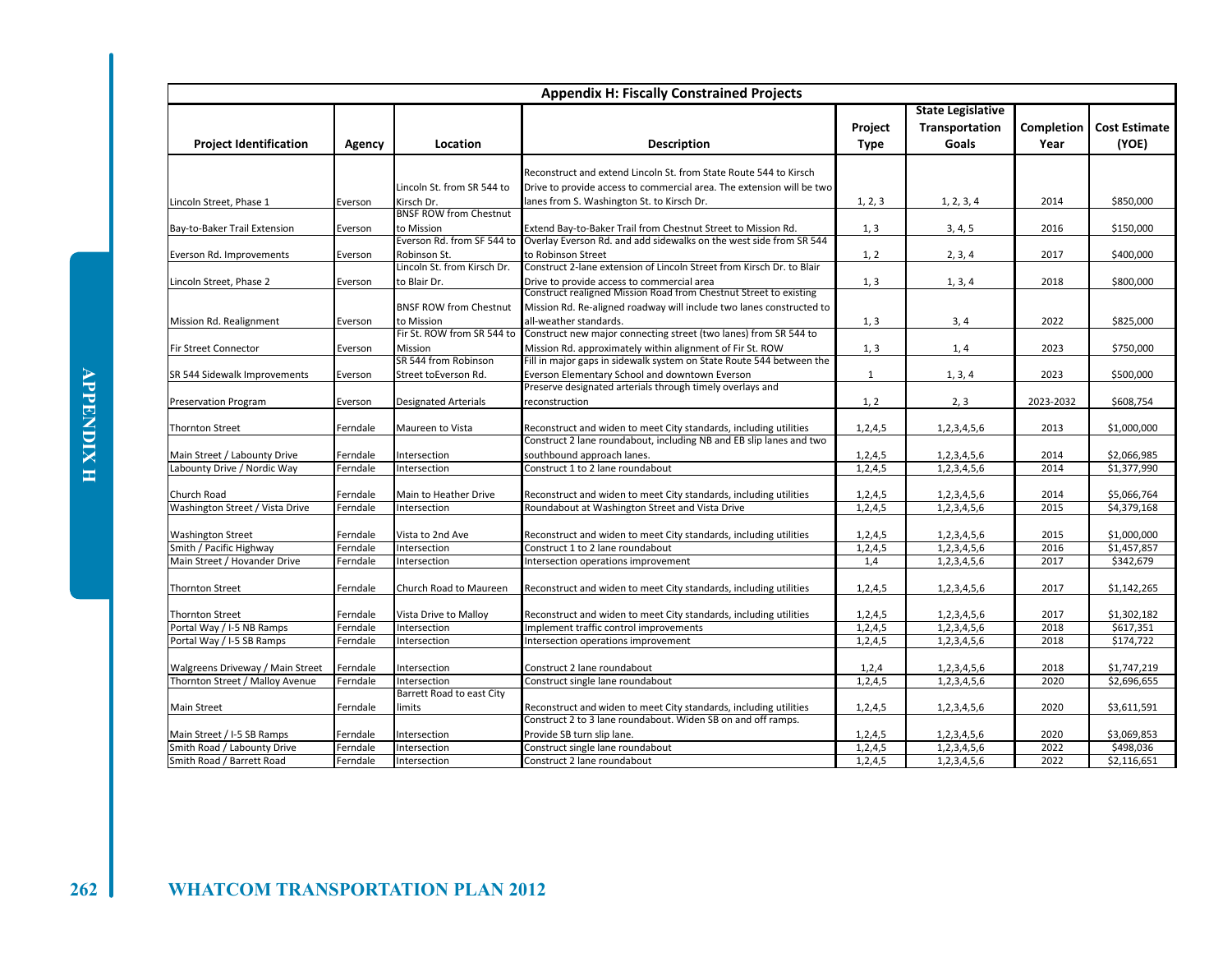| <b>Appendix H: Fiscally Constrained Projects</b>                    |               |                             |                                                                                                 |                   |                                                     |                    |                               |  |
|---------------------------------------------------------------------|---------------|-----------------------------|-------------------------------------------------------------------------------------------------|-------------------|-----------------------------------------------------|--------------------|-------------------------------|--|
| <b>Project Identification</b>                                       | <b>Agency</b> | Location                    | <b>Description</b>                                                                              | Project<br>Type   | <b>State Legislative</b><br>Transportation<br>Goals | Completion<br>Year | <b>Cost Estimate</b><br>(YOE) |  |
|                                                                     |               |                             | Realign and widen Barrett Road to develop 2 to 3 lane roundabout                                |                   |                                                     |                    |                               |  |
|                                                                     |               |                             | intersection with Main Street and I-5 NB ramps, with 2 NB from                                  |                   |                                                     |                    |                               |  |
|                                                                     |               |                             | Barrett Road, 2 SB from I-5 off ramp, 2 NB, 3 EB and 3 WB approach                              |                   |                                                     |                    |                               |  |
| Main Street / I-5 NB Ramps                                          | Ferndale      | Intersection                | anes.                                                                                           | 1, 2, 4, 5        | 1,2,3,4,5,6                                         | 2022               | \$10,209,730                  |  |
|                                                                     |               |                             |                                                                                                 |                   |                                                     |                    |                               |  |
| Pavement Rehabilitation Program                                     | Ferndale      | City-wide                   | City-wide program                                                                               | 1,2               | 1,2,3,4,5,6                                         | 2012-2022          | \$3,441,026                   |  |
| Thornton Street / Newkirk Road                                      |               |                             |                                                                                                 |                   |                                                     |                    |                               |  |
| <b>Grade Separation</b>                                             | Ferndale      | Malloy Ave to Portal Way    | Bridge over BNSF RR Tracks and I-5                                                              | 1,2,3,4,5         | 1,2,3,4,5,6                                         | 2023-2032          | \$29,273,572                  |  |
|                                                                     |               |                             |                                                                                                 |                   |                                                     |                    |                               |  |
| Main Street / I-5 Overpass Widening Ferndale<br>Main Street Culvert | Lynden        | Interchange<br>Main Street  | Widen to five lane section<br>Replace existing failing culvert for Fishtrap Creek with a bridge | 1, 2, 3, 5<br>1,2 | 1,2,3,4,5,6                                         | 2023-2032<br>2012  | \$8,782,072                   |  |
|                                                                     |               |                             | Design engineering of Bradley and Line Roads between Vinup and SR-                              |                   | 1,3,4,5                                             |                    | \$2,000,000                   |  |
| <b>Bradley and Line Roads</b>                                       | Lynden        | Vinup to Badger             | 546 (Badger Road)                                                                               | 1,4,5             | 1,2,3,4,5,6                                         | 2012               | \$150,000                     |  |
| Benson Road culvert                                                 | Lynden        | Benson N/O Pine             | Replace approximately 600 feet of failed culvert                                                | 1,2               | 2,3,4                                               | 2012               | \$750,000                     |  |
| Main Street culvert                                                 | Lynden        | <b>Main Street</b>          | Complete construction of bridge                                                                 | 1,2               | 1,3,4,5                                             | 2013               | \$1,000,000                   |  |
| Benson Road culvert                                                 | Lynden        | Benson N/O Pine             | Complete construction of culvert                                                                | 1,2               | 2,3,4                                               | 2013               | \$450,000                     |  |
|                                                                     |               |                             | Complete design to full City standard for the 0.5 mile gap east of                              |                   |                                                     |                    |                               |  |
| Main St. E/O Berthusen                                              |               | East of Berthusen           | Berthusen Road                                                                                  |                   |                                                     | 2013               | \$200,000                     |  |
|                                                                     | Lynden        |                             |                                                                                                 | 1, 2, 4, 5        | 1,2,3,4,5,6                                         |                    |                               |  |
| Pedestrian Trail                                                    | Lynden        | Depot to Benson             | Design Engineering for next phase of City multi-modal trail system                              | 1,3,5             | 1,2,3,4,5,6                                         | 2013               | \$150,000                     |  |
|                                                                     |               |                             | Design Engineering for the Pepin Creek re-routing of Benson and                                 |                   |                                                     |                    |                               |  |
| Pepin Creek                                                         | Lynden        | Main St to SR-546           | Double Ditch Roads drainaing                                                                    | 1,3,4,5           | 1,2,3,4,5,6                                         | 2014               | \$600,000                     |  |
|                                                                     |               |                             |                                                                                                 |                   |                                                     |                    |                               |  |
| Main Street E/O Berthusen                                           | Lynden        | East of Berthusen           | Construction to full City standard for a half mile east of Berthusen                            | 1, 2, 4, 5        | 1,2,3,4,5,6                                         | 2014               | \$2,000,000                   |  |
|                                                                     |               |                             | Complete construction of the first phase of the Pepin Creek re-routing                          |                   |                                                     |                    |                               |  |
| Pepin Creek                                                         | Lynden        | Main Street to Sunrise      | of Benson and Double Ditch drainages                                                            | 1,3,4,5           | 1,2,3,4,5,6                                         | 2015               | \$8,200,000                   |  |
| <b>Bradley Road</b>                                                 | Lynden        | Vinup to Line Road          | Complete reconstruction of Bradley Road                                                         | 1,2,4,5           | 1,2,3,4,5,6                                         | 2015               | \$2,500,000                   |  |
| Benson Road                                                         | Lynden        | Main Street to Sunrise      | Complete design engineering for Benson reconstruction                                           | 1, 2, 4, 5        | 1,2,3,4,5,6                                         | 2015               | \$400,000                     |  |
| Benson Road                                                         | Lynden        | Main Street to Sunrise      | Complete Constrcuction of phase 1                                                               | 1, 2, 4, 5        | 1, 2, 3, 4, 5, 6                                    | 2016               | \$2,000,000                   |  |
| Line Road                                                           | .ynden        | Bradley to SR-546           | Complete Construction of Line Road                                                              | 1, 2, 4, 5        | 1,2,3,4,5,6                                         | 2016               | \$3,500,000                   |  |
|                                                                     |               |                             | Complete design engineering for future construction to full City                                |                   |                                                     |                    |                               |  |
| Kamm Road                                                           | Lynden        | Line to Northwood           | standard                                                                                        | 1, 2, 4, 5        | 1,2,3,4,5,6                                         | 2016               | \$200,000                     |  |
|                                                                     |               |                             | Complete design engineering for future construction to full City                                |                   |                                                     |                    |                               |  |
| Northwood Road                                                      | Lynden        | South City limits to SR-546 | standard                                                                                        | 1,2,4,5           | 1,2,3,4,5,6                                         | 2016               | \$250,000                     |  |
| Pedestrian Trail                                                    | Lynden        | Depot to Benson             | Construct extention of City multi-modal trail system                                            | 1,3,5             | 1,2,3,4,5,6                                         | 2016               | \$1,000,000                   |  |
| Vinup Road                                                          | Lynden        | E. Grover to SR-546         | Strucutural Overlay/reconstruction                                                              | 1,2,3             | 2,3,5,6                                             | 2017               | 1,00,000                      |  |
| Benson Road                                                         | Lynden        | Sunrise to Badger           | Complete Phase 2 reconstruction                                                                 | 1, 2, 4, 5        | 1, 2, 3, 4, 5, 6                                    | 2017               | \$2,000,000                   |  |
| 17th Extension                                                      | Lynden        | Village to Main             | Design Engineering to full City standard                                                        | 1,3,5             | 1,3,4,5,6                                           | 2017               | \$200,000                     |  |
| Drayton Street Extension                                            | Lynden        | 2nd to 3rd                  | Design Engineering to full City standard                                                        | 1,3,5             | 1,3,4,5,6                                           | 2017               | \$200,000                     |  |
|                                                                     |               |                             | Complete construction of the second phase of the Pepin Creek re-                                |                   |                                                     |                    |                               |  |
| Pepin Creek                                                         | Lynden        | Sunrise to Badger           | routing of Benson and Double Ditch drainages                                                    | 1,3,4,5           | 1,2,3,4,5,6                                         | 2017               | \$6,000,000                   |  |
| Kamm Road                                                           | Lynden        | Line to Northwood           | Construct to full City standard                                                                 | 1, 2, 4, 5        | 1,3,4,5,6                                           | 2018               | \$3,500,000                   |  |
| Birch Bay Lynden Road                                               | Lynden        | Tromp to Berthusen          | Design engineering to full City standard                                                        | 1,2,3,4,5         | 1,2,3,4,5,6                                         | 2018               | \$300,000                     |  |
|                                                                     |               | South City limits to SR-546 |                                                                                                 |                   |                                                     |                    |                               |  |
| Northwood Road                                                      | Lynden        | (Badger Road)               | Construct to full City standard                                                                 | 1, 2, 4, 5        | 1,2,3,4,5,6,                                        | 2019               | \$4,000,000                   |  |
| 17th Street Reconstruction                                          | Lynden        | Kok Rd to Front St.         | Structual Overlay/Reconstrution                                                                 | 1,2,3             | 2,3,4,5                                             | 2019               | \$1,000,000                   |  |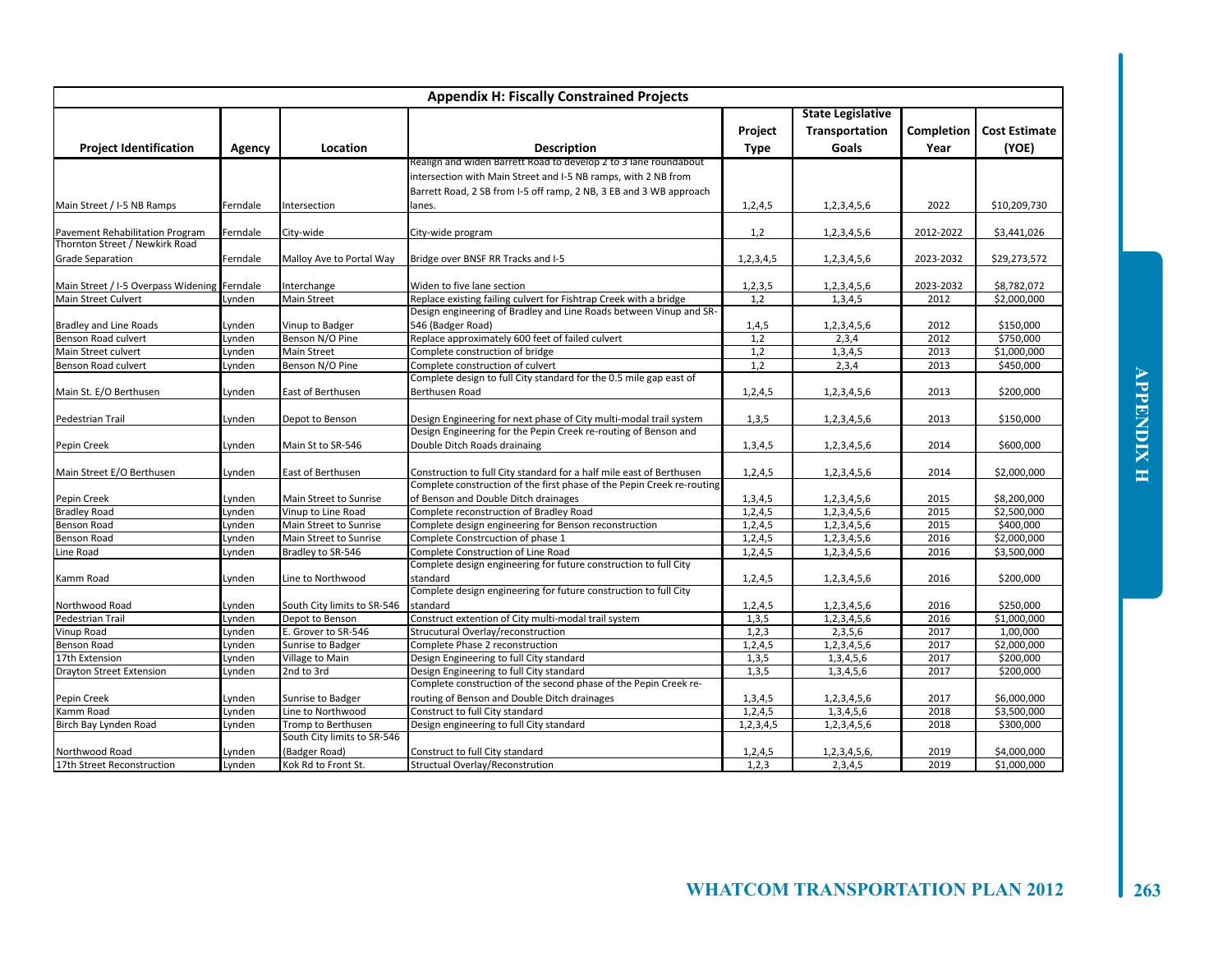|                                  |          |                            | <b>Appendix H: Fiscally Constrained Projects</b>                    |                |                                                   |            |                      |
|----------------------------------|----------|----------------------------|---------------------------------------------------------------------|----------------|---------------------------------------------------|------------|----------------------|
|                                  |          |                            |                                                                     | Project        | <b>State Legislative</b><br><b>Transportation</b> | Completion | <b>Cost Estimate</b> |
| <b>Project Identification</b>    | Agency   | Location                   | <b>Description</b>                                                  | <b>Type</b>    | Goals                                             | Year       | (YOE)                |
| 17th Street Extension            | Lynden   | Village to Main            | Construct to full City standard                                     | 1,3,5          | 1,3,4,5,6                                         | 2020       | \$750,000            |
| 17th Stret reconstruction        | Lynden   | Front to Village           | Structual Overlay/Reconstrution                                     | 1,2,3          | 2,34,5                                            | 2020       | \$1,000,000          |
| Kok Road                         | Lynden   | 19th to SR-539 (Guide)     | Structual Overlay/Reconstrution                                     | 1,2,3          | 2,3,5,6                                           | 2020       | \$750,000            |
|                                  |          | Birch Bay Lynden to Main   |                                                                     |                |                                                   |            |                      |
| Berthusen Road                   | Lynden   | Street                     | Design engineering to full City standard                            | 1, 2, 3, 4, 5  | 1,2,3,4,5,6                                       | 2020       | \$300.000            |
| <b>Drayton Street Extension</b>  | Lynden   | 2nd to 3rd                 | Construct to full City standard                                     | 1,3,5          | 1,3,4,5,6                                         | 2021       | \$1,000,000          |
| <b>Bender Road</b>               | Lynden   | Drayton to Edgwatere       | Structural Overlay/Reconstruction                                   | 1,2,3          | 2,3,5,6                                           | 2021       | \$1,000,000          |
| Birch Bay Lynden Road            | Lynden   | Tromp to Berthusen         | Construct to full City standard                                     | 1, 2, 3, 4, 5  | 1, 2, 3, 4, 5, 6                                  | 2022       | \$4,000,000          |
|                                  |          | Birch Bay Lynden to Main   |                                                                     |                |                                                   |            |                      |
| Berthusen                        | Lynden   | Street                     | Construct to full City standard                                     | 1,2,3,4,5      | 1,2,3,4,5,6                                       | 2023       | \$3,000,000          |
| Double Ditch Road                | Lynden   | Main to north City limits  | Design engineering to full City standard                            | 1, 2, 3, 4, 5  | 1,2,3,4,5,6                                       | 2024       | \$300,000            |
|                                  |          | E Madison St. E 4th St to  |                                                                     |                |                                                   |            |                      |
| E Madison St                     | Nooksack | <b>City Limits</b>         | Repair of failed sections, grinding and repave                      | $\overline{2}$ | $\overline{2}$                                    | 2013       | \$122,936            |
|                                  |          | E Madison St, E 4th St to  |                                                                     |                |                                                   |            |                      |
| E Madison St                     | Nooksack | Nooksack Ave/SR9           | Repair of failed sections, grinding and repave                      | $\overline{2}$ | $\overline{2}$                                    | 2018       | \$410,955            |
| So Pass Rd Sidewalk              | Nooksack | So Pass Rd east of SR9     | Sidewalk along north side of road, approximately 450 feet           | $\mathbf 1$    | 3                                                 | 2023       | \$152,322            |
| Nooksack Ave Sidewalk            | Nooksack | SR9 north of Lincoln St    | Sidewalk and shoulder improvements along Nooksack Ave/SR9           | $\mathbf{1}$   | $\overline{3}$                                    | 2028       | \$404,925            |
| <b>Preservation Program</b>      | Nooksack | <b>Multiple Arterials</b>  | Preservation Program                                                | $\overline{2}$ | $\overline{2}$                                    | 2023-2031  | \$257,758            |
| Sumas Ave.                       | Sumas    | Sumas Ave.                 | Rebuild with new curb and sidewalks                                 | 1,2            | 3,4,5                                             | 2016       | \$975,000            |
| <b>Barbo Road</b>                | Sumas    | Barbo Road                 | Reconstruc to meet Heavy Haul Road Standards                        | 2,4,5          | 1,4                                               | 2016       | \$260,000            |
| <b>Garfield Street</b>           | Sumas    | Garfield Street            | Rebuild with Bike Lane's                                            | 1,2            | 2,3,                                              | 2022       | \$225,000            |
|                                  |          |                            | Construct new 2-lane Heavy Haul Rd. from Bob Mitchell Ave. to Barbo |                |                                                   |            |                      |
| <b>Heavy Haul Road</b>           | Sumas    | <b>Industrial Area</b>     | Rd.                                                                 | 3,4,5          | 1,4,                                              | 2018       | \$1,120,000          |
|                                  |          | <b>West Front</b>          |                                                                     |                |                                                   |            |                      |
| <b>West Front Street</b>         | Sumas    | Street/Industrial Zone     | Reconstruct to meet Heavy Haul Road Standards                       | 1,2,4,5        | 1,2,3,4,5                                         | 2021       | \$1,503,209          |
|                                  |          | Bay Rd. Fish Passage       |                                                                     |                |                                                   |            |                      |
| Bay Rd Fish Passage Culvert      | Whatcom  | Culvert                    | Fish passage culvert                                                | 1, 2, 3        | 2,4,5,6                                           | 2012       | \$600,000            |
|                                  |          | Strawberry Pt Rd to Lake   |                                                                     |                |                                                   |            |                      |
| Lake Whatcom Boulevard           | Whatcom  | Louise Rd                  | Structural overlay                                                  | 1,2,3,4,5      | 1,2,3,4,5,6                                       | 2012       | \$1,000,000          |
|                                  |          | Scott Ditch to Lynden City |                                                                     |                |                                                   |            |                      |
| Hannegan Road                    | Whatcom  | Limits                     | Structural overlay                                                  | 1,2,3,4,5      | 1, 2, 3, 4                                        | 2012       | \$500,000            |
|                                  |          | <b>Bennett Drive to</b>    |                                                                     |                |                                                   |            |                      |
| West Bakerview Road              | Whatcom  | Bellingham City            | Re-channelization and pedestrian improvements                       | 1,2,3,4,5      | 1,2,3                                             | 2012       | \$100,000            |
|                                  |          | E. Smith Rd/ Everson       |                                                                     |                |                                                   |            |                      |
| E. Smith Rd/Everson Goshen Rd    | Whatcom  | Goshen Rd.                 | Pavement rehabilitation                                             | 1,2,3,4        | 1,2,3                                             | 2012       | \$500,000            |
|                                  |          | Birch Bay Lynden Rd/Portal |                                                                     |                |                                                   |            |                      |
| Birch Bay Lynden Rd/Portal Wy    | Whatcom  | Way                        | Signalization                                                       | 1, 2, 3, 4, 5  | 1,3,4                                             | 2013       | \$3,500,000          |
| Potter Rd/South Fork Nooksack    |          | Potter Rd/S Fork Nooksack  |                                                                     |                |                                                   |            |                      |
| Bridge #148                      | Whatcom  | <b>Bridge</b>              | Replacement                                                         | 1, 2, 3, 5     | 1,2,3,4,5,6                                       | 2013       | \$500,000            |
| Mosquito Lk Rd/Canyon Crk Bridge |          | Mosquito Lk Rd/Canyon Crk  |                                                                     |                |                                                   |            |                      |
| No.334                           | Whatcom  | <b>Brdg</b>                | Rehabilitation and sedimentation control                            | 1,2            | 1,2,3,4,5,6                                       | 2013       | \$250,000            |
| Marine Dr/Nooksack River Bridge  |          | Marine Dr/Nooksack Rvr     |                                                                     |                |                                                   |            |                      |
| No. 3                            | Whatcom  | <b>Bridge</b>              | Scour mitigation                                                    | 1,2            | 1,2,3,4,5,6                                       | 2013       | \$250,000            |
| Rural Rd. Safety Program         | Whatcom  | Various locations          | Various safety imporovement on Rural Roads                          | 1, 2, 3        | 1,2,3                                             | 2014       | \$1,400,000          |
| Point Robert Transportation      |          | Pt Roberts Trspt           |                                                                     |                |                                                   |            |                      |
| Improvements                     | Whatcom  | Improvements               | Project location to be determined                                   | 1, 2, 3, 4     | 1,2,3                                             | 2014       | \$150,000            |
|                                  |          |                            |                                                                     |                |                                                   |            |                      |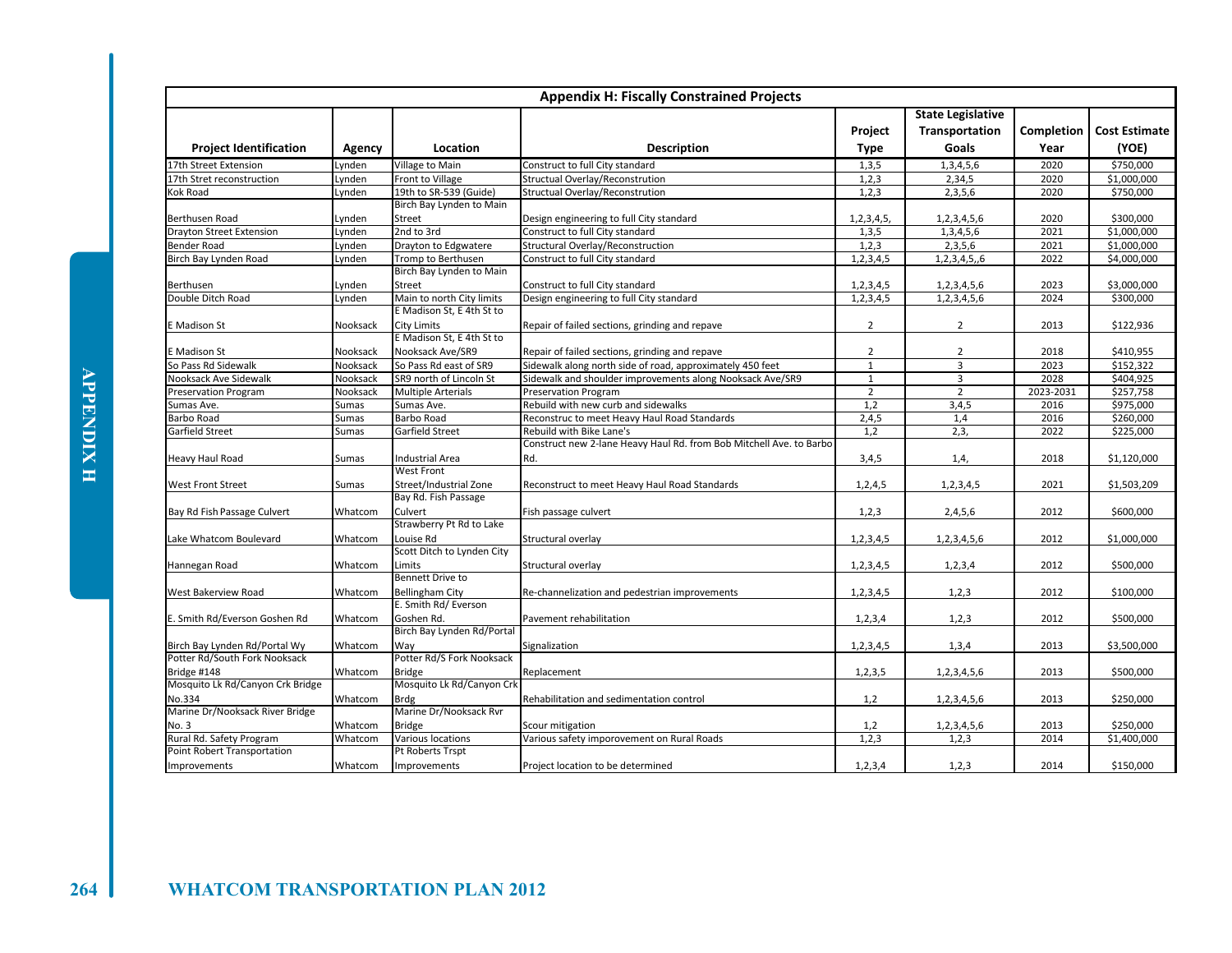| <b>Appendix H: Fiscally Constrained Projects</b>                             |         |                                                                              |                                                          |                        |                                                     |                    |                               |  |
|------------------------------------------------------------------------------|---------|------------------------------------------------------------------------------|----------------------------------------------------------|------------------------|-----------------------------------------------------|--------------------|-------------------------------|--|
| <b>Project Identification</b>                                                | Agency  | Location                                                                     | <b>Description</b>                                       | Project<br><b>Type</b> | <b>State Legislative</b><br>Transportation<br>Goals | Completion<br>Year | <b>Cost Estimate</b><br>(YOE) |  |
| <b>Slater Rd Intersections</b>                                               | Whatcom | Slate Rd.                                                                    | Install turn lanes at Imhof Road and Ferndale Road - 1.5 | 1, 2, 3, 4             | 1, 2, 3, 4                                          | 2015               | \$1,000,000                   |  |
| Marine Dr/Little Squalicum Bridge                                            |         | Marine Dr/ Ltl Squalicum                                                     |                                                          |                        |                                                     |                    |                               |  |
| No. 1                                                                        | Whatcom | <b>Brdg</b>                                                                  | Rehabilitation                                           | 1,2                    | 1,2,3,4,5,6                                         | 2015               | \$250,000                     |  |
| Hannegan Rd/Nooksack River Bridge                                            |         | Hannegan Rd/Nooksack Rvr                                                     |                                                          |                        |                                                     |                    |                               |  |
| No.252                                                                       | Whatcom | Bdg                                                                          | Scour mitigation                                         | 1,2                    | 1,2,3,4,5,6                                         | 2016               | \$250,000                     |  |
| Mosquito Lk Rd/North Fork                                                    |         | Mosquito Lk Rd/Nfork                                                         |                                                          |                        |                                                     |                    |                               |  |
| Nooksack River Bridge #332                                                   | Whatcom | Nooksack                                                                     | Rehabilitation                                           | 1,2,3,4,5,6            | 1,2                                                 | 2016               | \$500,000                     |  |
| South Pass Rd/Saar Crk Bridge No.                                            |         |                                                                              |                                                          |                        |                                                     |                    |                               |  |
| 212                                                                          | Whatcom | S Pass Rd/Saar Crk Brdg                                                      | Replacement                                              | 1,2,3,4,5,6            | 1, 2, 3                                             | 2016               | \$500,000                     |  |
| Marine Dr/BNSF RR Bridge No. 172                                             | Whatcom | Marine Dr/BNSF RR Brdg                                                       | <b>Bridge Construction</b>                               | 1,2,3,4,5,6            | 1,2,3                                               | 2016               | \$6,000,000                   |  |
|                                                                              |         | Alderson Rd to Harborview                                                    |                                                          |                        |                                                     |                    |                               |  |
| Birch Bay Drive Pedestrian Facility                                          | Whatcom | Rd.                                                                          | Pedestrian & non-motorized enhancements                  | 1,2,3,4,5              | 1,2,3,4,5,6                                         | 2017<br>2017       | \$10,000,000                  |  |
| Larrabee Road<br>Portal Way/Dakota Crk Bridge No.                            | Whatcom | NW to Aldrich Rd.                                                            | Fish Passages & stream restoration - 1.0                 | 1,2,3                  | 2,3,5,6                                             |                    | \$1,000,000                   |  |
| 500                                                                          | Whatcom | Portal Wy/Dakota Crk Brdg Seismic retrofit                                   |                                                          | 1,2,3,4,5,6            | 1,2                                                 | 2017               | \$1,500,000                   |  |
|                                                                              |         |                                                                              |                                                          |                        |                                                     |                    |                               |  |
| Jackson Rd/Terrell Crk Bridge No. 81<br>Stein Rd/Dakota Crk Tributary Bridge | Whatcom | Jackson Rd/Terrell Crk Brdg Replacement<br>Stein Rd/Dakota Crk               |                                                          | 1,2,3,4,5,6            | 1, 2, 3                                             | 2017               | \$750,000                     |  |
| No. 91                                                                       | Whatcom | <b>Tributary Brdg</b>                                                        | Replacement                                              | 1,2,3,4,5,6            | 1, 2, 3,                                            | 2017               | \$750,000                     |  |
| Slater Rd/Nooksack River Bridge                                              |         |                                                                              |                                                          |                        |                                                     |                    |                               |  |
| No.514                                                                       | Whatcom | Slater Rd/Noosack Rvr Brdg Bridge Construction<br>Birch Bay Lynden Rd/Blaine |                                                          | 1,2,3,4,5,6            | 1,2,3                                               | 2017               | \$6,000,000                   |  |
|                                                                              | Whatcom | Rd.                                                                          |                                                          |                        |                                                     | 2018               |                               |  |
| Birch Bay Lynden Rd/Blaine Rd.<br>Mosquito Lk Rd/Porter Crk Bridge           |         | Mosquito Lk Rd/Porter Crk                                                    | Intersection Improvements - 4                            | 1, 2, 3, 4, 5          | 1, 2, 3, 4                                          |                    | \$4,000,000                   |  |
| No.141                                                                       | Whatcom | <b>Brdg</b>                                                                  | Replacement                                              | 1,2,3,4,5,6            | 1,2,3                                               | 2018               | \$750,000                     |  |
| W. Badger Rd.                                                                | Whatcom | Sunrise to Markworth                                                         | Reconstruction                                           | 1,2,3,4,5              | 1,2,3,4,5,6                                         | 2018               | \$5,000,000                   |  |
|                                                                              |         | Bellingham City Limits to Y                                                  |                                                          |                        |                                                     |                    |                               |  |
| North Shore Road                                                             | Whatcom | Road                                                                         | Reconstruction, non-motorized enhancements               | 1, 2, 3, 4, 5          | 1,2,3,4,5,6                                         | 2020               | \$8,000,000                   |  |
| Hampton Rd.                                                                  | Whatcom | Lynden to Van Buren                                                          | Reconstruction                                           | 1, 2, 3, 4, 5          | 1,2,3,4,5,6                                         | 2020               | \$5,000,000                   |  |
|                                                                              |         | Harborview Rd to SR 548                                                      |                                                          |                        |                                                     |                    |                               |  |
| Lincoln Road II                                                              | Whatcom | (Blaine Rd)                                                                  | Reconstruction & new road, non-motorized enhancements    | 1, 2, 3, 4             | 1, 2, 3, 4                                          | 2022               | \$5,000,000                   |  |
|                                                                              |         | Alderwood Ave. to                                                            |                                                          |                        |                                                     |                    |                               |  |
| <b>Marine Drive</b>                                                          | Whatcom | McAlpine Rd.                                                                 | Reconstruction & bicycle/pedestrian facilities           | 1, 2, 3, 4, 5          | 1, 2, 3, 4, 5                                       | 2022               | \$5,000,000                   |  |
|                                                                              |         | Alderwood Ave. to Bridge                                                     |                                                          |                        |                                                     |                    |                               |  |
| Marine Drive II                                                              | Whatcom | No. 172                                                                      | Reconstruction & bicycle/pedestrian facilities           | 1,2,3,4,5              | 1,2,3,4,5                                           | 2022               | \$5,000,000                   |  |
| Legoe Bay Rd Protection                                                      | Whatcom | Lummi Island                                                                 | Seawall removal and beach creation                       | 1,2,5                  | 2,3,4,5,6                                           | 2022               | \$3,000,000                   |  |
| Van Buren Rd.                                                                | Whatcom | <b>Everson to Halverstick</b>                                                | Reconstruction                                           | 1,2,3,4,5              | 1,2,3,4,5,6                                         | 2022               | \$5,000,000                   |  |
| Mt. View Road                                                                | Whatcom | Ferndale to Rainbow                                                          | Reconstruction                                           | 1, 2, 3, 4, 5          | 1,2,3,4,5,6                                         | 2029               | \$10,000,000                  |  |
| Lincoln Road II                                                              | Whatcom | Harborview Rd. to Blaine                                                     | <b>New Construction</b>                                  | 1, 2, 3, 4, 5          | 1,2,3,4,5,6                                         | 2029               | \$7,000,000                   |  |
| Horton/NW/Slater Corridor                                                    | Whatcom | Horton/Slater/NW                                                             | New Roadway, Reconstruction, Intersection Control        | 1, 2, 3, 4, 5          | 1,2,3,4,5,6                                         | 2030               | \$20,000,000                  |  |
| Kickerville                                                                  | Whatcom | Henry to Loomis Trl                                                          | Reconstruction                                           | 1,2,3,4,5              | 1,2,3,4,5,6                                         | 2030               | \$10,000,000                  |  |
| Ferry Dock Improvements                                                      | Whatcom | Ferry Dock Improvements                                                      | Improvements to Lummi Island Ferry Docks                 | 1, 2, 3, 4, 5          | 1, 2, 3, 4                                          | 2032               | \$8,000,000                   |  |
| Replacement of Whatcom Chief                                                 | Whatcom | ummi Island                                                                  | New Ferry                                                | 1,3                    | 1,3,4                                               | 2032               | \$20,000,000                  |  |
| Hannegan Road                                                                | Whatcom | City of Bellingham to Slater Capacity Enhance                                |                                                          | 1,2                    | 1,2,3,4,5,6                                         | 2032               | \$20,000,000                  |  |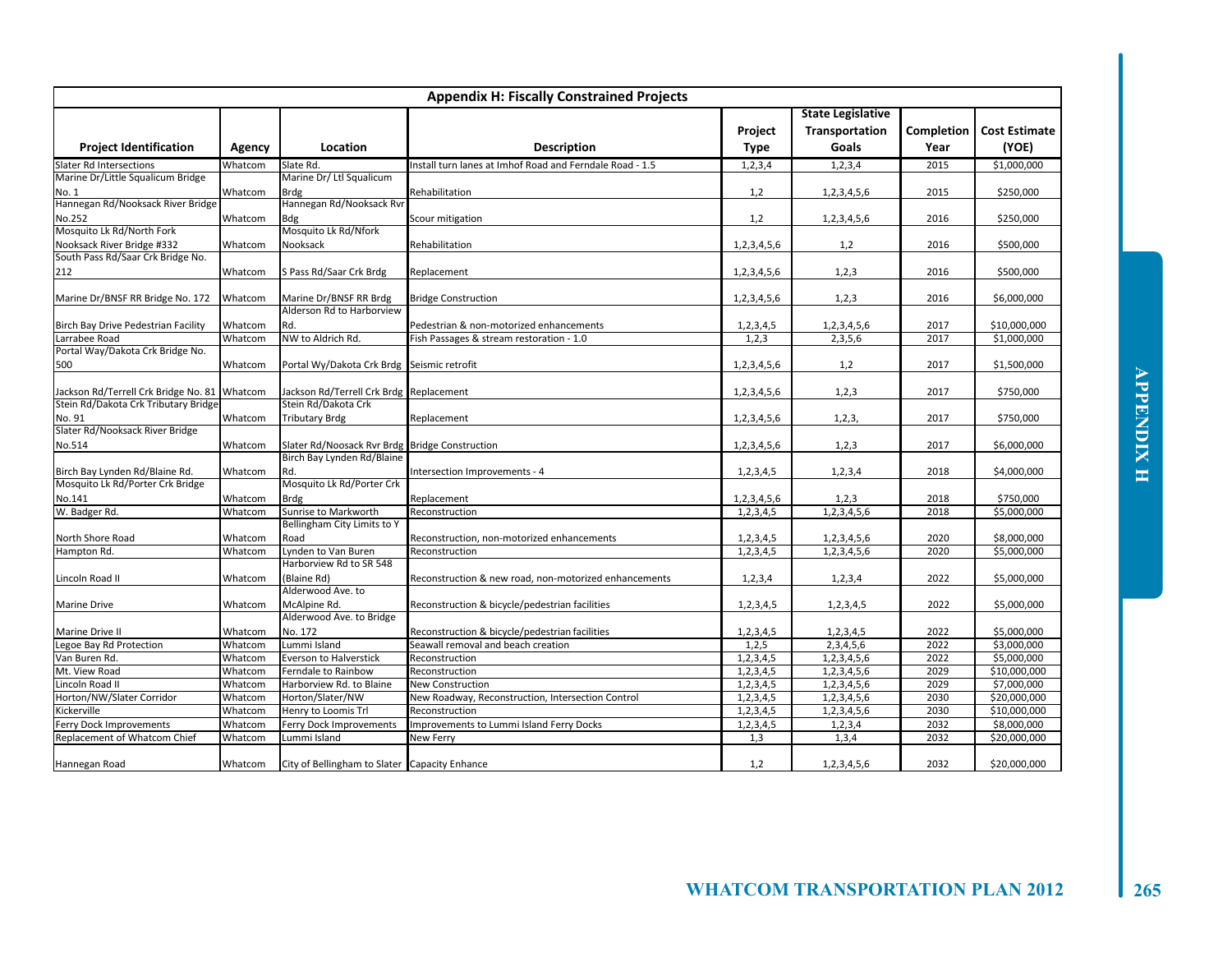|                                                                                                    |                              |                    | <b>Appendix H: Fiscally Constrained Projects</b>                                                                                                                                                                                                                                                                                                                                                                                                                      |                                |                                                     |                    |                               |
|----------------------------------------------------------------------------------------------------|------------------------------|--------------------|-----------------------------------------------------------------------------------------------------------------------------------------------------------------------------------------------------------------------------------------------------------------------------------------------------------------------------------------------------------------------------------------------------------------------------------------------------------------------|--------------------------------|-----------------------------------------------------|--------------------|-------------------------------|
| <b>Project Identification</b>                                                                      | Agency                       | Location           | <b>Description</b>                                                                                                                                                                                                                                                                                                                                                                                                                                                    | Project<br><b>Type</b>         | <b>State Legislative</b><br>Transportation<br>Goals | Completion<br>Year | <b>Cost Estimate</b><br>(YOE) |
| <b>Various Bridges</b><br>Rehabilitation/Replacement                                               | Whatcom                      | Countvwide         | As prioritized                                                                                                                                                                                                                                                                                                                                                                                                                                                        | 1, 2, 3                        | 1,2,3,4,5,6                                         | 2013-2032          | \$30,000,000                  |
| SR 539/Lynden-Aldergrove Port-of-                                                                  |                              |                    | This project supports Lynden-Aldergrove port-of-entry expansion as<br>identified in the US-Canada Beyond the Border Vision Declaration and<br>Action Plan. Widening of SR 539 from H Street to the international<br>boundary will provide a dedicated NEXUS lane and reserve additional                                                                                                                                                                               |                                |                                                     |                    |                               |
| <b>Entry Improvements</b>                                                                          | <b>WSDOT</b>                 | SR 539             | capacity to enable future full-service freight processing.<br>Upgrading the high tension cable median barrier on I-5 in the vicinity                                                                                                                                                                                                                                                                                                                                  | 4                              | 1, 3, 4, 5, 6                                       | 2014               | \$9,600,000                   |
| I-5/Ferndale Vicinity - Cable Median<br>Barrier                                                    | <b>WSDOT</b>                 | $-5$               | of Ferndale from 3-strand to 4-strand cable barrier will improve the<br>performance of the barrier.                                                                                                                                                                                                                                                                                                                                                                   | $\mathbf{1}$                   | 3                                                   | 2015               | \$660,000                     |
| I-5/Bellingham VMS                                                                                 | <b>WSDOT</b>                 | $-5$               | Add a vivis for northbound travelers (north or the existing vivis in<br>south Bellingham - mp 249.92). This is needed to give northbound<br>border travelers current wait time information for each of the four<br>border crossings in order to choose the most optimal crossing option.<br>This benefits the traveler and the border inspection agencies by<br>helping to balance demand.                                                                            | 1                              | 1, 3, 4, 5, 6                                       | 2015               | \$430.000                     |
| I-5/Birch-Bay Lynden Rd -<br>Northbound Off-Ramp Intersection<br><b>Ramp Terminal Improvements</b> | <b>WSDOT</b>                 | I-5                | Construct a five-leg roundabout at the I-5 northbound ramp terminal<br>intersection with Birch Bay Lynden Road and Valley View Road. The<br>roundabout will combine the traffic movements at two closely spaced<br>intersections into one safer and more efficient intersection.                                                                                                                                                                                      | 1, 4                           | 1,3,4,5,6                                           | 2016               | \$4,400,000                   |
| SR 539/Lynden, Birch Bay-Lynden Rd<br>to SR 546 - Widening                                         | <b>WSDOT</b>                 | SR 539             | SR 539, Guide Meridian, is a border-crossing highway essential for<br>local commerce and international freight headed to and from the<br>Canadian border. This section of the Guide Meridian is currently a<br>narrow two-lane roadway with minimal shoulders. Widening SR 539<br>to four lanes within Lynden will eliminate a bottleneck, reduce<br>collisions and is the last portion of a critical upgrade to the corridor<br>extending from Bellingham to Lynden. | 1,4                            | 1,3,4,5,6                                           | 2022               | \$30,000,000                  |
|                                                                                                    |                              |                    | State highway overlay and reconstruction. Future investments are<br>estimated based on projected program for 2013-2015 (I-5/SB Joe<br>Leary Slough to Nulle - PCCP Rehab, \$9m; I-5/ PCCP Rehab thru                                                                                                                                                                                                                                                                  |                                |                                                     |                    |                               |
| <b>Highway Preservation</b><br>Highway Incident Response                                           | <b>WSDOT</b><br><b>WSDOT</b> | countywide<br>$-5$ | Bellingham - Old Fairhaven Parkway to Bakerview Rd., \$10M)<br>1 FTE beginning '19-'21                                                                                                                                                                                                                                                                                                                                                                                | $\overline{2}$<br>$\mathbf{1}$ | 1, 2, 3, 4, 5, 6<br>1, 3, 4, 5, 6                   | 2032<br>2032       | \$145,000,000<br>\$3,900,000  |
| <b>Highway Low-Cost Enhancements</b><br>Program                                                    | <b>WSDOT</b>                 | countywide         | Funding for safety improvements. ('13-'15 - \$250,000; '15-'17 -<br>\$350,000; '17-'19 - \$350,00; '19-'21 - \$350,000; '21-'23 - \$350,000)                                                                                                                                                                                                                                                                                                                          | 1                              | 3                                                   | 2032               | \$4.300.000                   |